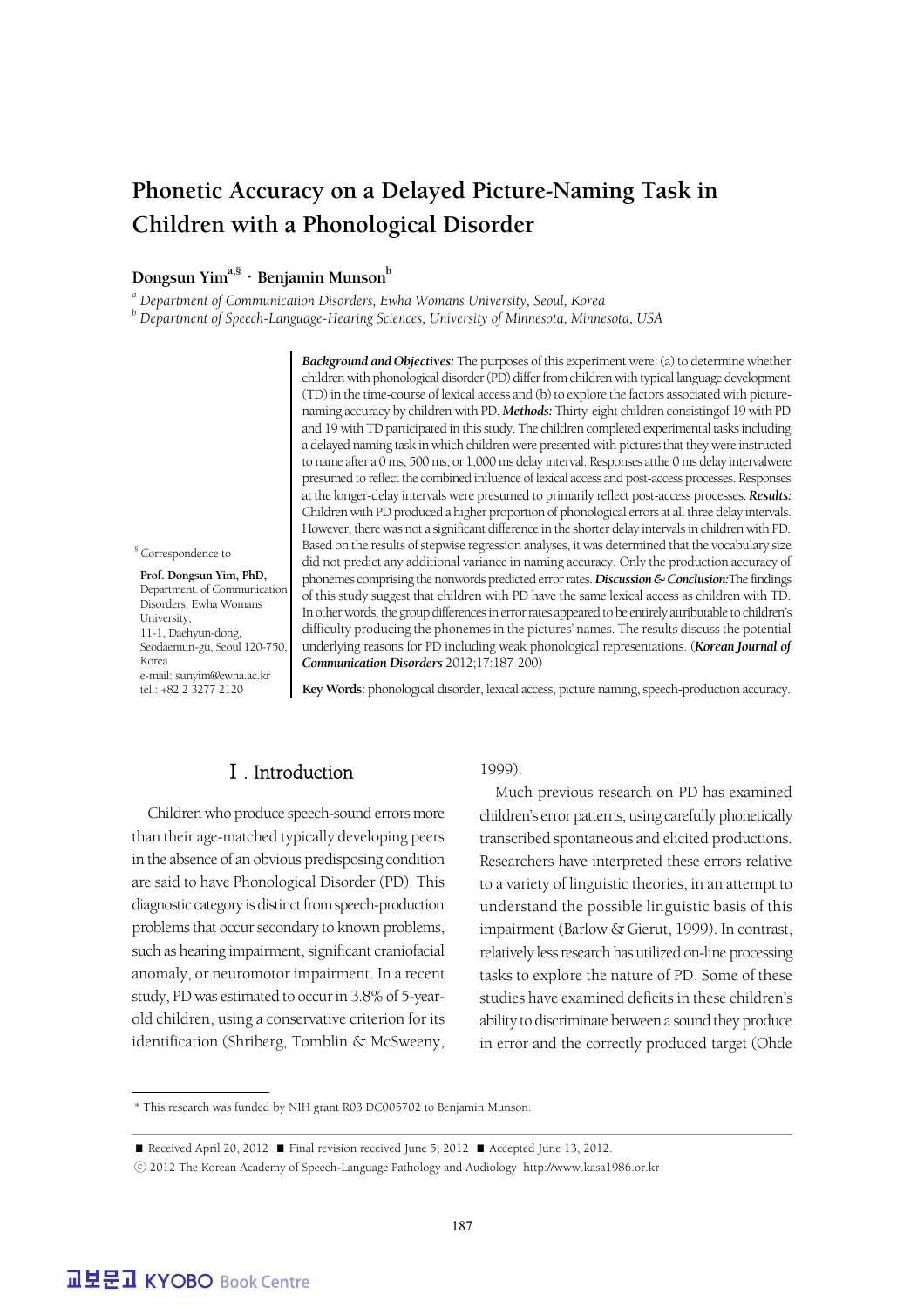& Scharf, 1988; Rvachew & Jamieson, 1989). Others have investigated more general perceptual abilities, such as the identification of acoustically degraded words (Edwards, Fox & Rogers, 2002). Still other investigations have examined speechmotor control. Edwards (1992) and Towne (1994) found that children with PD have a reduced ability to produce speech in biomechanically restrained conditions relative to children with TD. Bradford and Dodd (1994) found that children with PD performed less accurately on a high level of finemotor coordination, tracing, than children with TD. More recent studies have examined higherlevel cognitive processing in children with PD. Both Couture & McCauley (2000), and Linassi, Keske-Soares & Mota (2005) found some evidence that children with PD have poorer working-memory abilities than children with TD. The findings of all of the studies in this paragraph suggest that PD may be associated with broader deficits in cognitivelinguistic processing and perceptual-motor ability. However, further research is needed to refine our understanding of the precise nature of these deficits.

The purpose of the current investigation is to examine whether children with PD differ from agematched children with TD in one facet of cognitivelinguistic processing, lexical access. Contemporary theories of lexical representation posit two distinct representations for individual words, a conceptual/ semantic representation, the *lemma*, and a wordform representation, the *lexeme*. Many contemporary theories of speech production posit that these representations are accessed, both in recognition and production, at different times. In models presented in Levelt (1989) and Levelt, Roelfs & Meyer (1999), lemma access in production is thought to precede lexeme access. The lemma access stage is typically called *lexical access*; the stage at which the lemma is associated with its lexeme is typically called *phonological encoding*. Evidence for the ordering of these stages can be seen by examining the time-course of semantic and phonological priming effects in experimental tasks, particularly those in which individuals name pictures while listening to spoken words presented prior to, concurrent with,

or after the picture is presented (Schriefers, Meyer & Levelt, 1990). Spoken words that are semantically related to the picture's name inhibit production if they are presented prior to picture presentation, as measured by response times relative to a neutral baseline. In contrast, phonologically related spoken words facilitate production times; this effect is particularly strong when they are presented after the picture has been presented.

A reasonable starting hypothesis is that if children with PD differ from children with TD in either of lexical access or phonological encoding processes, it should be in phonological encoding, rather than in lexical access. The production problems of children with PD can occur in the presence of apparently intact morphosyntactic and semantic knowledge, as measured by age-appropriate performance on tests of receptive language. We might then predict that lexical access would be preserved in this population. In contrast, the less-accurate speech production of children with PD seems more likely to stem from, or at least co-occur with, deficits in phonological encoding.

This conjecture challenged by a number of recent studies has found a relationship between lexical access processes and variation in pronunciation. In ongoing speech production, adults may experience transient difficulties in lexical access, sometimes called tip-of-the-tongue states (Brown & McNeill, 1966). These are reflected in spoken language through disfluencies, such as repetitions, hesitations, pauses, and fillers like *um* and *uh*. As documented by Bell et al. (2003), Fox Tree & Clark (1997), Jurafsky, Bell & Girand (2002), and Shriberg (1995), these disfluencies are also associated with hyperarticulation. That is, hyperarticulation-a characteristic of an exaggerated form of speech production -is a reflex of transient lexical access failures. A related finding is reported in Munson (2007), who examined the acoustic characteristics of vowels from words read aloud by adults in two experimental conditions. In one condition, participants read words as soon as they saw them. In another condition, participants read words after a delay interval of 1,000 ms had been enforced. This interval presumably allowed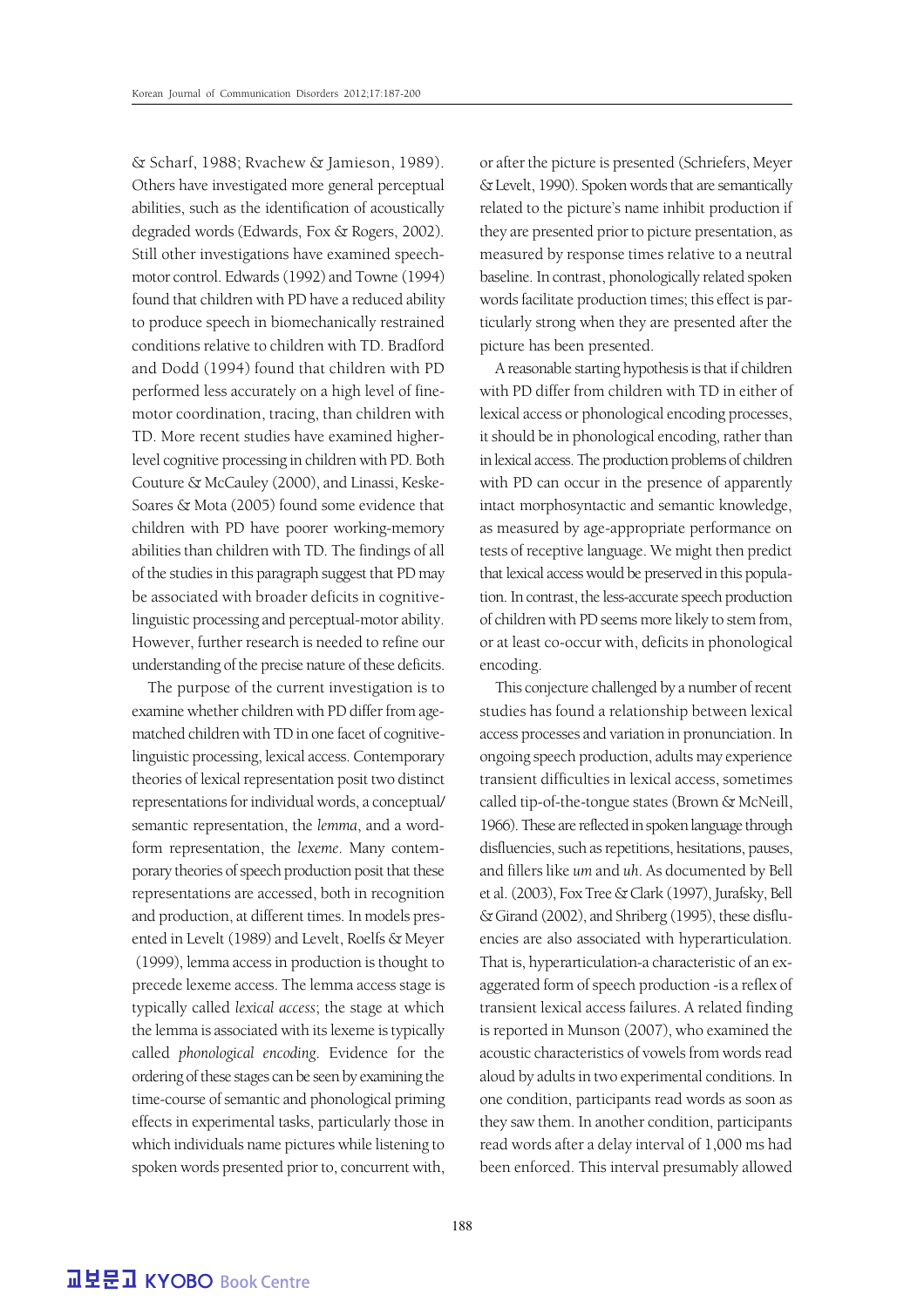written-word recognition and lexical access to take place. Munson found that words in the long-delay condition were hyperarticulated relative to those in the short-delay condition. These findings provide evidence that characteristics of articulation can be linked to processes related to lexical access. Given this association, it is plausible to posit that lexical access may be a locus of difficulty for children with PD.

Moreover, a growing literature (Edwards, Beckman & Munson, 2004; Pierrehumbert, 2003; Walley, Metsala & Garlock, 2003) suggests a closer link between vocabulary knowledge and phonological knowledge than has been suggested by classic modular theories of language. This can be seen in a number of methodologically diverse investigations. For example, children's learning of novel words is facilitated when these words contain sequences of sounds that are frequently attested in real words in the lexicon (Storkel, 2001). That is, children's ability to form lexical representations is related to their phonological knowledge. Edwards, Beckman & Munson (2004) found an interaction between diphone-probabililty effects on nonword repetition accuracy and measures of vocabulary size: children with higher scores on standardized vocabulary measures were better able to repeat nonwordembedded sequences of sounds occurring in few or no words than children with lower scores, even when chronological age was controlled statistically. This finding suggests that lexical development promotes development of autonomous phonemic representations of words, which would presumably support the repetition of sequences of sounds that don't occur in known lexical items. That conjecture is qualitatively similar to models presented in Walley (1993) and Walley et al. (2003) to explain associations between vocabulary development and other measures of word recognition and phonological knowledge. These and other findings have led some to posit that phonology and the lexicon are much more closely related than classic modular models of language would suggest (Beckman, Munson & Edwards, 2007; Pierrehumbert, 2003). They in turn have been grist for the development

of models in which phonological knowledge is seen as generalizations over the phonological structure of known lexical items. In these models, knowledge of phonological structure is hypothesized to emerge as the lexicon grows and becomes elaborated (Beckman & Edwards, 2000; Storkel, 2002). The links between lexical and phonological knowledge in the works reviewed above motivates a systematic investigation of lexical access processes in children with PD.

At least two previous studies have examined lexical knowledge in children with PD. Munson, Edwards & Beckman (2005a) examined relationships between lexical and phonological knowledge in children with PD using the nonword repetition task of Edwards, Beckman & Munson (2004), described previously. Munson et al. found a similar-sized influence of phoneme-sequence frequency on nonword repetition in children with PD and children with TD, suggesting that PD is not the consequence of a reduced ability to make generalizations about phonological structure from known lexical items. Instead, Munson et al. found that a measure of speech perception best predicted speech-production accuracy in children with PD. Storkel (2004) compared the ability of children with PD to learn novel words to that of agematched and vocabulary-matched peers. Children with PD showed particular difficulty in learning novel words that contained frequent sound sequences. This finding suggests that these children strive to maintain distinctiveness in their lexica, and that this drive counters the tendency seen in typically developing children to learn words containing frequent sound sequences more readily than ones containing infrequent sequences.

This investigation examined whether PD was associated with deficits in lexical access. Lexical access was examined using a *delayed naming* task. In this task, children viewed a picture, which they were instructed not to name until a response prompt has been presented. The interval between the presentation of the picture and the response prompt varied. The assumption underlying this method was that characteristics of responses in the immediate condition reflect the influence of both lexical access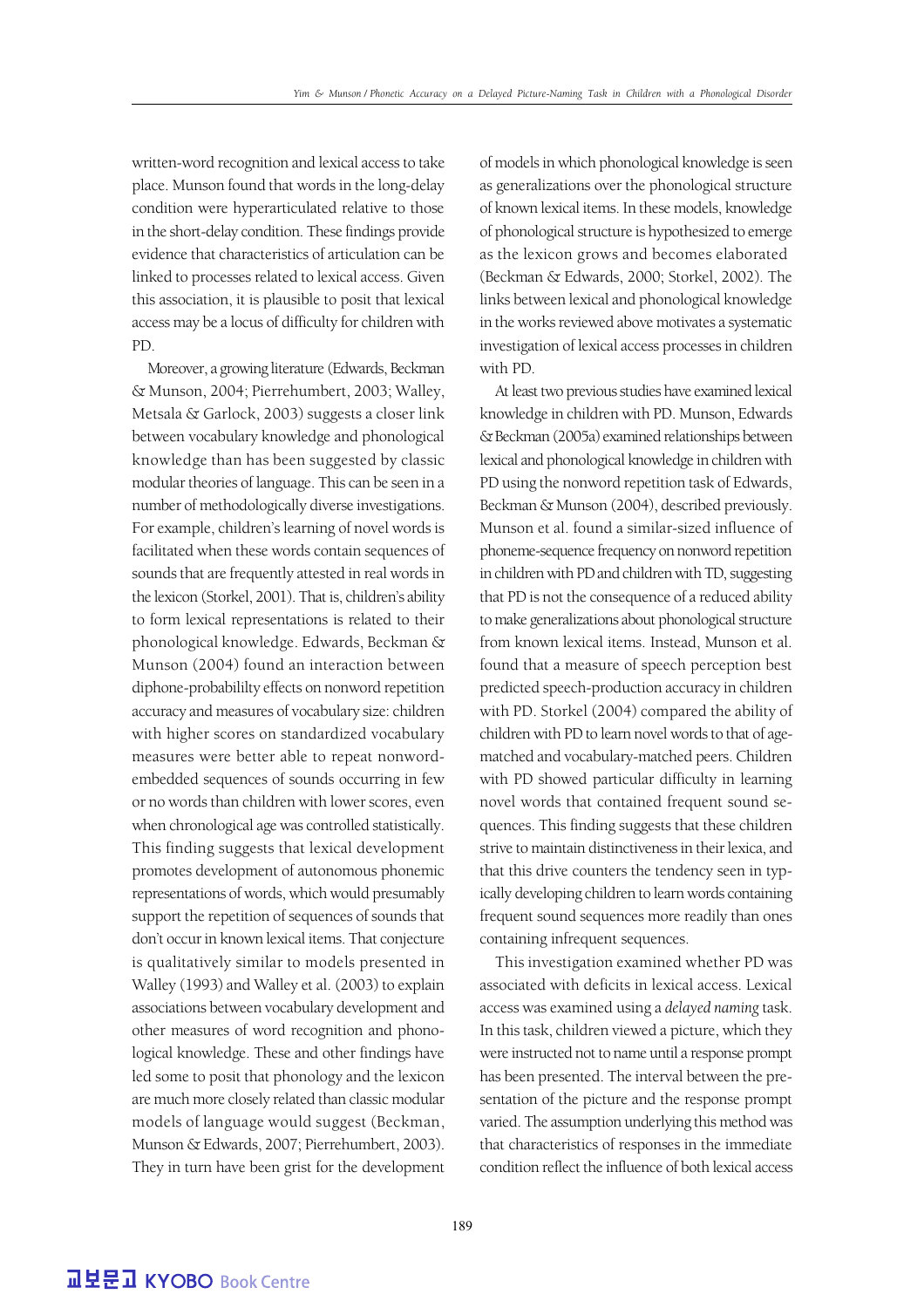and post-access processes, while responses in the longer-delay conditions occur after lexical access has been completed. Consequently, they were thought to reflect the characteristics of post-access processes primarily, such as phonological encoding and motor execution. This task was a variant of the delayed reading task, designed by Balota & Chumbly (1985). Balota and Chumbly designed this paradigm to examine whether word-frequency effects on singleword reading latencies were due to the influence of frequency on lexical access, on the cognitive and motoric processes that occur after lexical access, or both. They showed that word-frequency effects in reading are due primarily to post-access processes. Lahey & Edwards (1996) used the delayed naming paradigm to examine whether the slower naming times of children with SLI compared to children with typical language development was due to lexical access, or to post-access processes. Children named seven pictures each at a variety of different delay intervals, ranging from 0 ms to 1200 ms. They found statistically equivalent group differences across different delay intervals, suggesting that group differences were attributable to post-access processes.

This study was one of the three studies (delayed naming, cross-modal picture-word interference, and long-term repetition priming) in which the nature of phonological knowledge deficits in children with PD was examined. The current investigation used the delayed naming paradigm to examine whether children with PD differ from children with TD. This hypothesis presumes that the habitual speechsound errors of children with PD might be the byproduct of an inefficient process of searching the mental lexicon. If this conjecture is true, then we would expect the performance of children with PD to differ from children with TD more strongly in the condition that stresses lexical access processes, the immediate-response condition, than in the longerdelay conditions.

## Ⅱ. Methods

#### 1. Participants

Thirty-eight children (19 with PD, 19 with TD) participated in this study. All children were native English speakers. Children were participating in a larger study examining the nature of PD in children. Children with PD were recruited from public schools and private clinics in the Minneapolis/St. Paul, MN metropolitan area. All of these children had a prior diagnosis of PD made by a speech-language pathologist. Children with PD were within normal range on both receptive (The *Peabody Picture Vocabulary Test-*Ⅲ: PPVT-Ⅲ)(Dunn & Dunn, 1997) and expressive vocabulary (*Expressive Vocabulary Test*: EVT)(Williams, 1997). However, children with PD were significantly lower than normally developing children. Typically developing children were recruited from local day-care centers, and by word of mouth. No participant had a broader developmental delay, permanent hearing loss, craniofacial anomaly, or psychosocial impairment (e.g., autism), as gauged by parent report. None of the children with PD had any other diagnosed language impairment, nor were they receiving clinical services for any communication impairments other than their speech-production difficulties.

Children completed a series of standardized and nonstandardized assessments to measure their speech, language, hearing, and nonverbal IQ skills. The Sounds-in-Words subtest of the *Goldman-Fristoe Test of Articulation-2* (GFTA-2)(Goldman & Fristoe, 2000) was used to measure speech-production accuracy. The GFTA-2 was scored two ways. First, it was scored using the conventional method, in which the accuracy of the production of selected sounds in words was tallied, and a percentile rank was determined based on the total number of errors. Second, each child's total percent phonemes correctly produced (PPC) was calculated, based on broad phonetic transcriptions of children's productions of entire words. These broad transcriptions were made by a trained phonetic transcriber, who was blind to children's group membership. Each child's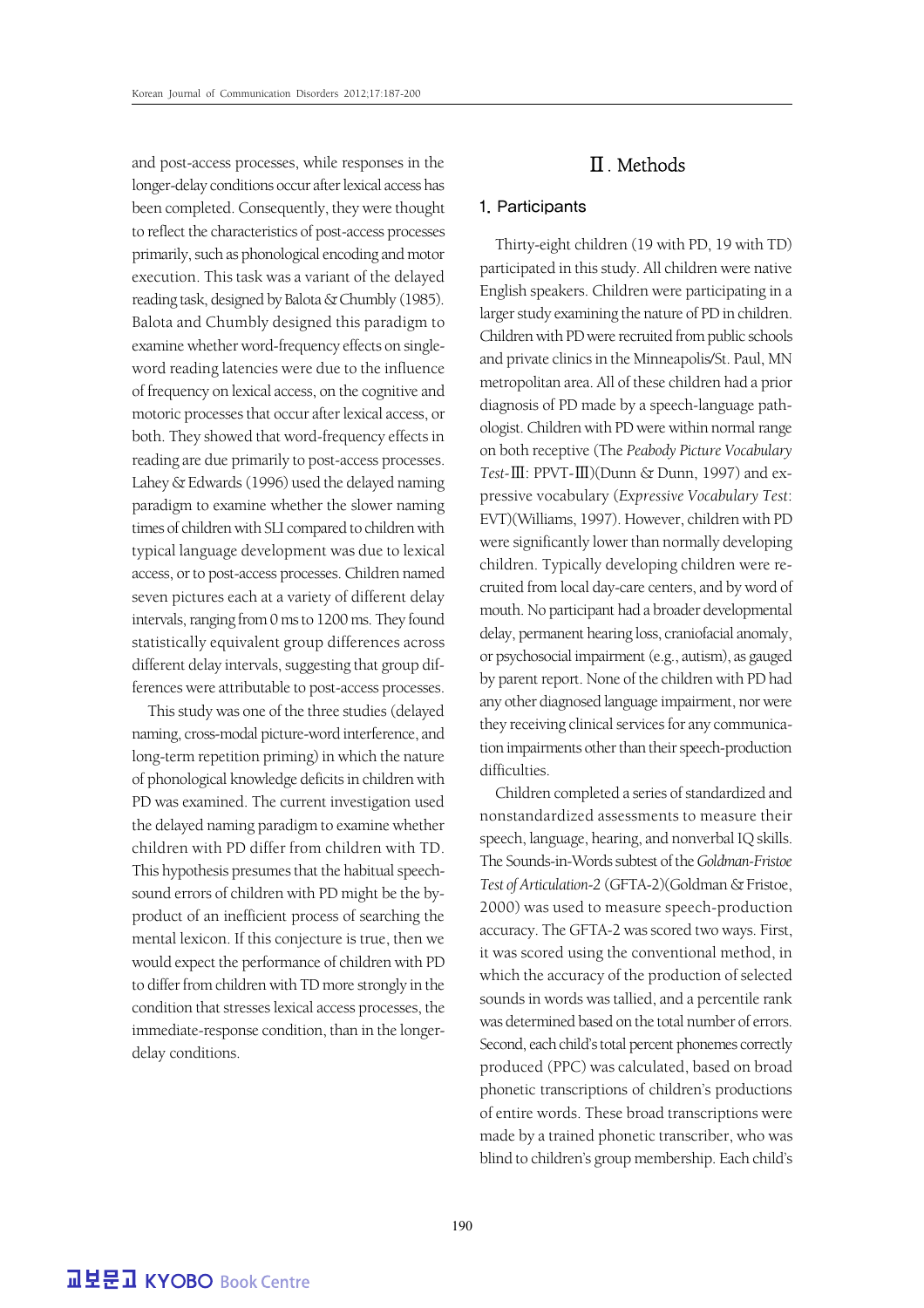score was rationalized arcsine transformed for statistical analyses, and are referred to henceforth as *GFTA-2 Total PPC*. The GFTA-2 Total PPC served two purposes. First, it was intended to be a finergrained assessment of speech-production accuracy than is reflected by the GFTA-2 percentile rank, which takes into account only consonant-production accuracy for selected sounds. Second, it served as a more-appropriate measure for use in regression analyses to examine the association between speechproduction accuracy and measures of lexical access. Given the inclusionary criteria for this study, the distribution of GFTA-2 percentile ranks was bimodal, and thus was not an appropriate variable for use in multiple regression. In contrast, the GFTA-2 Total PPC scores more closely approached a normal distribution, and were thus more suitable for use in regression.

The *Kahn-Lewis Phonological Analysis-2* (KLPA-2) (Kahn & Lewis, 2002) was also used to score the consistency of errors in children's productions. The (PPVT-Ⅲ)(Dunn & Dunn, 1997) and the (EVT) (Williams, 1997) measured children's receptive and expressive vocabulary, respectively. *The Kaufman Brief Intelligence Test* (KBIT, Kaufman & Kaufman, 1991) was used as a screening measure of non-verbal intelligence. Fourteen children in each group were old enough to complete this measure.

In addition to these standardized tests, all children completed three non-standard measures. The first was a speech discrimination task (Baylis, Munson & Moller, 2008), in which children identified minimal pairs of words. This task was administered to measure phonemic perception skills. Forty-one sets of minimal pairs of pictures were selected. Stimulus pictures were taken from the corpus described in Bates et al. (2004). These word pairs featured initial and final position phoneme contrasts, such as *boatgoat*, which differ in the place of articulation of the initial consonant, and *pan-man*, which differ in the voicing and nasality of the initial consonant. Stimuli were produced by an adult male and were recorded for audio presentation. Stimuli used in the task were determined to be 100% intelligible to a group of naïve adult listeners. The child was seated at a table

as single auditory stimulus items were presented at 65dB HL using a Dell Latitude D600 laptop, E-Prime software, and two Audix speakers (Model PH5). As each auditory item was presented, a pair of blackand-white picture cards was shown to the child, who was asked to point to the correct response. Responses were scored as correct or incorrect. Overall percentage correct was calculated for each child, and was rationalized arcsine transformed for statistical analyses.

The second nonstandardized measure was a baseline test of nonlinguistic speed of processing. This task was administered in order to measure processing efficiency to nonlinguistic stimuli. This was an auditory-verbal response time task. During this task, children were instructed to say *yes* to a 100 ms, 1,000 Hz pure tone presented through headphones. Each child's average nonlinguistic response time in ms was calculated, excluding trials that occurred greater than 5 s after the tone, and ones that were greater than 2.5 standard deviations above the child's mean nonlinguistic RT, or less than 2.5 SD below it. This was intended to exclude response times that may have resulted from inattention or impulsivity.

Children participated in a diadochokinetic rate task to determine possible group differences in speech-motor control. Children repeated strings of the syllables [pΛ], [tΛ], [kΛ], and [pΛtΛkΛ] as fast as they could. Children's speech production rate in syllables per second was hand-measured from digitized waveforms for each of these sequences. These were averaged together for analysis. Children were also given a nonstandardized examination of oral-dental structures by a speech language pathologist from the Department of Otolaryngology, Head and Neck Surgery at University of Minnesota. There were no group differences in speech structures (e.g., in dental-occlusal structures).

All children completed pure-tone hearing screenings, in which they identified 0.5, 1, 2, and 4 kHz pure tones presented bilaterally. Sixteen children with TD and 17 children with PD passed the screening when the tones were presented at 20 dB HL; three children with TD and two children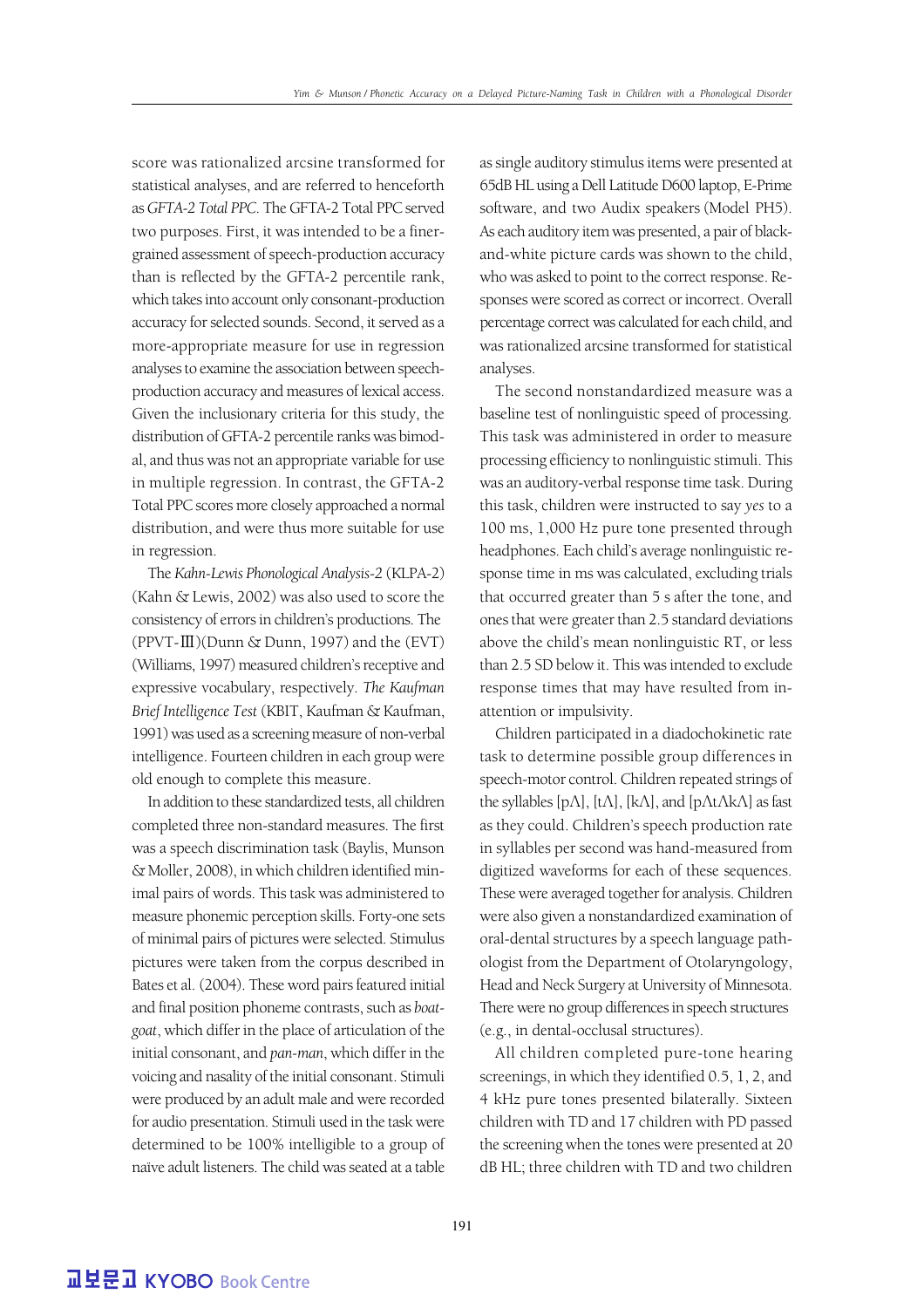with PD detected the tones only when they were Table 1. Participant Characteristics presented at 25 dB HL. The group difference in the intensity level needed to identify tones was not statistically significant, Tympanometry screenings were also administered. Two children with TD and five children with PD had abnormal tymponometry results, typically because of negative pressure peaks or atypically flat tympanograms. Again, the group difference in the rate of passing the tympanometric screening was not statistically significant. All of the tasks described in this section were completed prior to participating in the delayed naming experiment.

Group differences in other measures described in this section are presented in Table 1. As this table shows, the two groups of children differed significantly in GFTA-2 percentile rank and Total PPC, and KLPA-2 standard score, as expected. Qualitative inspection of the children's phonetic inventories showed that the children varied in the sounds and sound classes they produced in error, and in the error types that they made. Moreover, the groups differed in PPVT-Ⅲ standard score, and in EVT standard score. Group differences in the two vocabulary tests were also found in a previous study on PD (Munson, Edwards & Beckman, 2005a). However, note that no child had a score on either measure that was below 85 (i.e., lower than one standard deviation below the normative sample's mean score). This, along with the fact that no child with PD was receiving clinical services for language impairment, was sufficient to rule out the possibility that children with PD had a concomitant language impairment. The two groups did not differ in age, nonlinguistic IQ, DDK rate, or nonlinguistic response time. The two groups did not differ significantly in sex composition or discrimination accuracy at the  $a < 0.05$  level, but this asymmetry did approach statistical significance.

#### 2. Stimuli

Pictures used in the delayed naming task were 45 black and white line drawings taken from a public access corpus of pictures (Bates et al., 2004). Pictures were chosen because they had a high likelihood

|                          | TD     | PD     |                                                  |
|--------------------------|--------|--------|--------------------------------------------------|
| Measure                  | Mean   | Mean   | Group                                            |
|                          | (SD)   | (SD)   | Difference                                       |
| Age (months)             | 59.7   | 58.8   | $t[36] < 1$ ,                                    |
|                          | (15.9) | (15.9) | p > 0.05                                         |
| Percentage<br>Girls      | 63     | 37     | $n^2$ [n = 38,<br>$df = 1$ ] = 2.63,<br>p < 0.05 |
| Nonlinguistic            | 501    | 524    | t[36] < 1                                        |
| Response Time (ms)       | (228)  | (231)  | p > 0.05                                         |
| DDK Rate                 | 95.6   | 92.2   | $t[36] = 1.66$                                   |
| (syllables/sec)          | (5.7)  | (7.7)  | $p < .05^{a}$                                    |
| <b>DDK Rate</b>          | 4.6    | 4.4    | $t[36] < 1$ ,                                    |
| (syllables/sec)          | (0.6)  | (0.9)  | p > .05                                          |
| GFTA-2 PPC <sup>b</sup>  | 94.1   | 71.6   | $t[36] = 5.31,$                                  |
|                          | (6.0)  | (20.0) | $p < .001^{a}$                                   |
| $GFTA-2$ PR $^c$         | 64.8   | 10.0   | $t[36] = 13.58$                                  |
|                          | (16.3) | (6.6)  | p < .001                                         |
| KLPA-2 SS <sup>d</sup>   | 107.8  | 77.3   | $t[36] = 7.43$                                   |
|                          | (5.2)  | (17.1) | p < .001                                         |
| PPVT-III SS <sup>d</sup> | 117.2  | 107.5  | $t[36] = 2.52$                                   |
|                          | (10.4) | (13.3) | p < .05                                          |
| $FVT$ SS <sup>d</sup>    | 119.5  | 110.6  | $t[36] = 2.24$                                   |
|                          | (10.6) | (13.8) | p < .05                                          |
| $K$ -BIT $SS^d$          | 1102   | 106.0  | $t[26] < 1$ ,                                    |
|                          | (9.5)  | (14.1) | p > .05                                          |

<sup>a)</sup> Difference test based on rationalized arcsine transformed values

b) Percent Phonemes Correctly Produced

c) Percentile Rank

<sup>d)</sup> Standard Score ( $M = 100$ , SD = 15)

of being named uniformly, as determined by the performance of children in a normative study, and because they had relatively uniform visual complexity. The average rate at which the 50 children in the normative sample named the pictures similarly was  $90\%$  (SD =  $11\%$ ). The pictures' names were all monosyllabic words of English. Lexical statistics were calculated for the stimuli, based on the procedures and values reported by Pisoni et al. (1985). The pictures' names had an average familiarity rating on a seven-point equal-interval scale of  $6.97$  (SD = 0.15), an average log frequency (in instances per million words in the Kucera and Francis [1967] corpus) of  $3.78$  (SD = 1.7), an average of 20.2 phonological neighbors  $(SD = 6.5$ , using the single-

**교보문고 KYOBO Book Centre**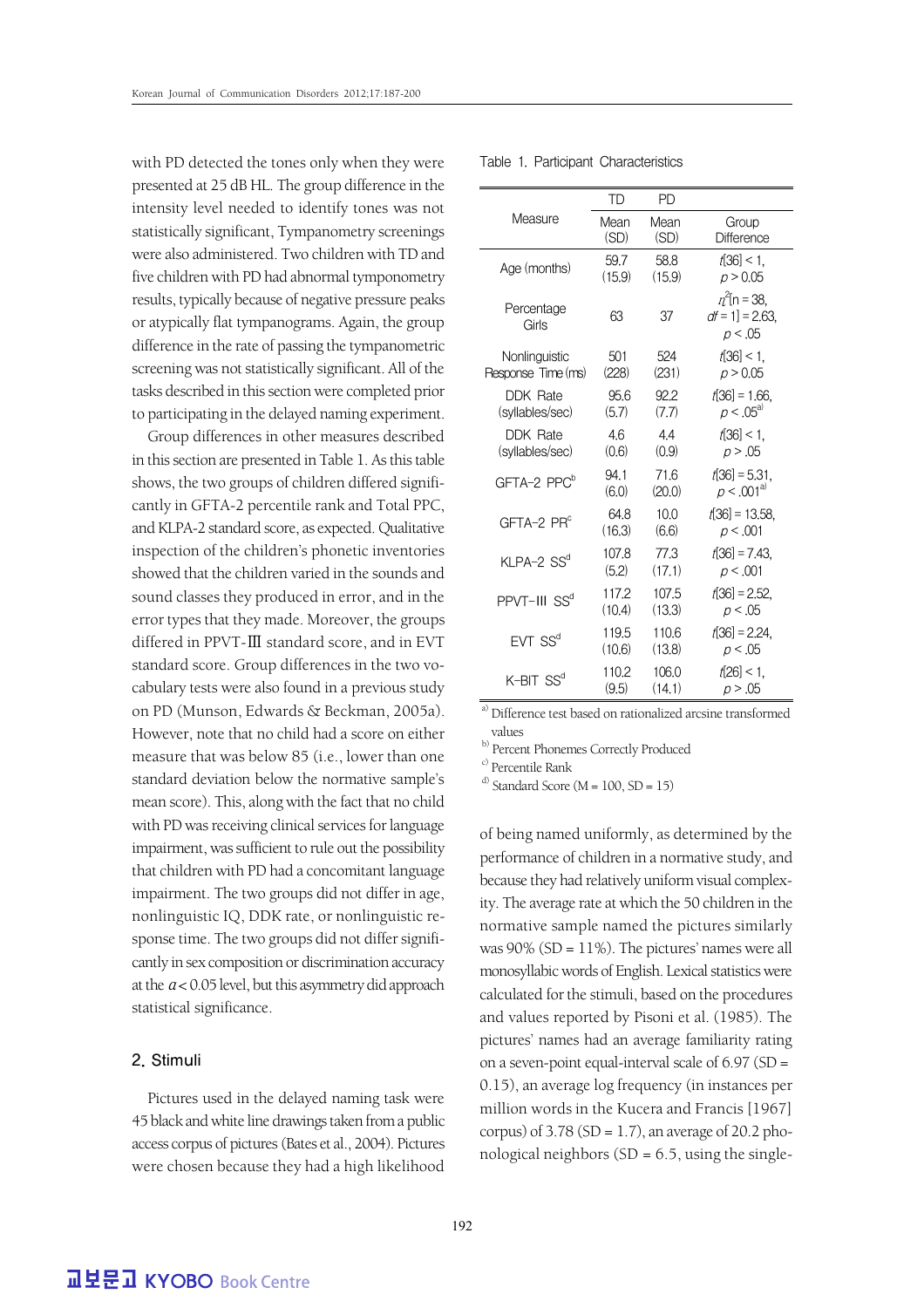phoneme edit-distance measures presented in Pisoni et al. (1985), and an average log neighborhood frequency of  $5.05$  (SD = 1.2) which indicate that all of the words used were very familiar and easy.

A complete list of target words can be found in Table 2. Because words in the three lists were not phonemically equivalent, we conducted a series of analyses to determine whether children differed in their production of the sounds that the words in the three conditions contained. For this analysis, production accuracy was gauged by examining production on the GFTA-2 of the phonemes comprising the pictures' names. Two Kruskal-Willis test showed no effect of delay interval on production accuracy for children with TD or PD.

#### 3. Procedure

The experimental items were preceded by two nonlinguistic response time tasks. The first of these was the "yes to tone" task, described earlier. In this task, children were instructed to say "yes" as soon as a 100 ms, 1000 Hz pure tone was played. Ten trials of this were administered. The inter-stimulus interval (ISI) between the trials varied, so that children could not anticipate the timing of the tone. The second task was intended as first step in training the children for the delayed naming task. In this task, children saw a black-and-white line drawing of a circle, centered on a 14" laptop monitor, framed by a red background. Children were positioned directly in front of the monitor, wearing headphones. They were instructed to say "yes" as soon as the background changed from red to green. Concurrent with this color change, a 100 ms, 1,000 Hz pure tone was played through the headphones. The ISI varied, so that children could not anticipate when the tone would be played.

The procedures for the delayed naming task were very similar. On each trial, a picture appeared framed by a red background. The background changed to green after a pre-specified delay interval, 0 ms (i.e., immediately), 500 ms, or 1,000 ms. Concurrent with the color change, a 100 ms, 1,000 Hz pure tone was played through headphones. Children were

instructed to name the picture as fast as they could after the screen turned from red to green and they heard a tone. This change occurred 250ms after the red screen. The experiment was fully randomized, so that children could not anticipate an upcoming item's delay interval and develop response strategies. Children were given frequent encouragement, but were not provided with feedback on their accuracy. The delayed naming task was preceded by a practice block containing pictures not used in the experiment.

#### 4. Analyses

#### *Response Types*

Each child's response was coded using as one of seven response categories, including six error types, and correct responses. Descriptions of the errors, and examples are listed in Table 3. These errors were intended to represent the different types of errors that have been reported in previous naming experiments (Lahey & Edwards, 1999), and which were observed by the examiners during this experiment. The proportion of each type of error was calculated separately at each delay interval. The second investigator re-coded two responses per child (4.6% of the total data set) to determine the reliability of assessing error type. 92% of errors were coded into identical categories. The majority of these differences were disagreements between whether an error was semantically related to the target, or phonologically and semantically unrelated to it. These categories were thus pooled for analyses.

#### *Descriptive Statistics and Items Reduction*

Accurate responses were defined relative to the presumed semantic target for the word. Hence, the categories *correct name-expected*, *correct nameunexpected*, and *phonological error* in Table 3 were all presumed to be correct responses. All other error types were combined as incorrect responses. Average accuracy scores were calculated separately for each word for children with TD and children with PD. In this analysis by items, children with TD and children with PD did not differ in the rate with which they named pictures accurately  $(z = -1.614,$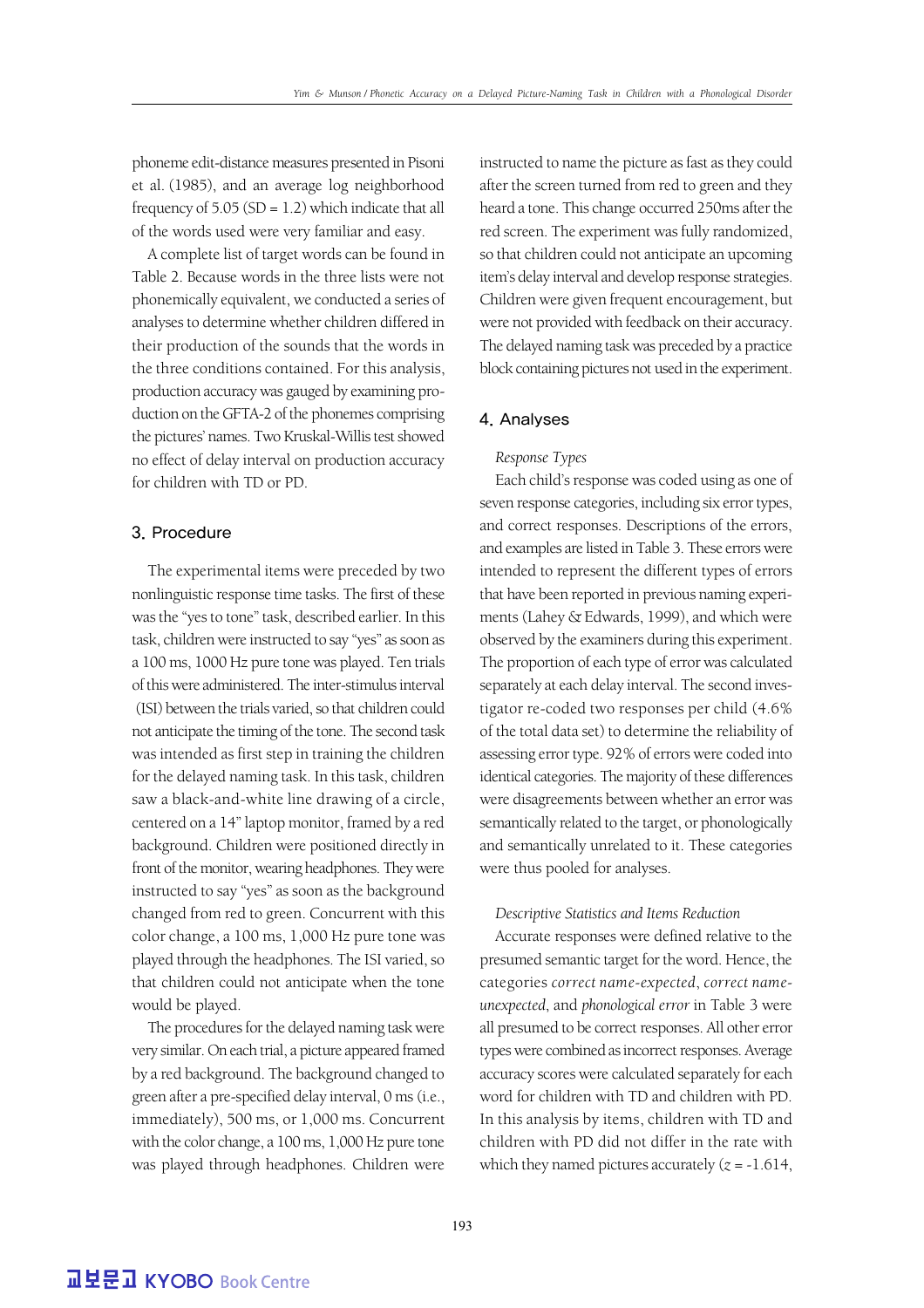| Delay<br>Interval | Word list |            |             |        |      |      |      |      |      |      |      |      |           |      |      |
|-------------------|-----------|------------|-------------|--------|------|------|------|------|------|------|------|------|-----------|------|------|
| 0 <sub>ms</sub>   | Bag       | Ball       | Bee         | Bone I | Cake | Cat  | Comb | Dog  | Fan  | Hat  | King | Moon | Pen       | Pot  | Tie  |
| 500 <sub>ms</sub> | Bat       | Boat       | <b>Book</b> | Can    | Coat | Cow  | Egg  | Fish | Foot | Kev  | Kite | Man  | l Mouse l | Nut  | Pig  |
| 1000ms            | Bear      | <b>Bed</b> | Boot        | Cage   | Cup  | Deer | Eve  | Goat | Hook | Neck | Nose | Pan  | Pear      | Pipe | Wing |

Table 2. Words Used in Delayed Naming Task. Words removed from the final analysis are underlined.

 $p = 0.107$ , using a Wilcoxon signed ranks test); however, there was considerable variation across items in the percentage of subjects who named them correctly. Eight items had accuracy rates below 75%. This included one item each at the 0 ms and 500 ms delay intervals, and six items at the 1000 ms delay interval. These are underlined in Table 2. Multiple regression analyses were used to examine predictors of response accuracy for individual items. The dependent measure in this regression was the average responses accuracy, pooled across the 38 participants. The independent measures were the lexical variables described earlier. These were added to the regression in a stepwise fashion if they accounted for a significant proportion of variance in the dependent measure ( $a < 0.05$ ) beyond what was accounted for by the variable(s) entered in the previous step(s). Two variables predicted a significant proportion of variance in error rates. First, the uniformity with which children named words in the normative sample predicted 11.4% of the variance in errors. Items that were named more uniformly in the normative sample elicited less uniform responses in this sample. Moreover, phonological neighborhood density predicted 6.4% of the variance in responses. As in earlier studies (Vitevitch, 2002), children named pictures representing dense words more accurately than those representing sparse words. Based on these analyses, the eight highly inaccurately named pictures were eliminated from further analyses.

### Ⅲ. Results

The first analysis examined the influence of delay interval and group on different types of errors. For Table 3. Error types. Correct responses were indicated as Correct Name, Expected, Correct Name, Unexpected and Unexpected and Phonological Error. Incorrect responses were indicated as No response, Semantic Error, Unrelated Error, False start

| Category                    | Description                                                                                              |
|-----------------------------|----------------------------------------------------------------------------------------------------------|
| No response                 | Child does not name the picture                                                                          |
| Correct Name.<br>Expected   | Child names the picture using the expected<br>word <sup>a)</sup>                                         |
| Correct Name.<br>Unexpected | Child names the picture using a word that<br>is unexpected but semantically appropriate                  |
| Phonological<br>Error       | Child names the picture correctly, but the<br>name contains a phonological error                         |
| Semantic<br>Error           | Child produces a word that is incorrect, and<br>is semantically related to the target word.              |
| Unrelated<br>Error          | Child produces a word that is neither se-<br>mantically nor phonologically related to the<br>target word |
| False start                 | Child produces a hesitation, or revises a<br>response                                                    |

a) Based on the most frequent response given by children in Bates et al. (2004).

this analysis, two types of correct responses (expected and unexpected) were pooled together. Moreover, false starts, which comprised very few of the responses, were pooled together with semantic and unrelated errors. The first set of analyses was a series of Mann-Whitney *U* tests, examining whether the groups differed in the proportion of the four response types (correct responses, no response, phonological error, and non-phonological error) at the three delay intervals. These data are shown graphically in Figures 1 and 2. When a conservative, Bonferronicorrected α level of 0.0042 was used, three group differences were significant: phonological errors at the 0 ms delay interval  $(U = 90, z = -2.883, p = .004)$ ,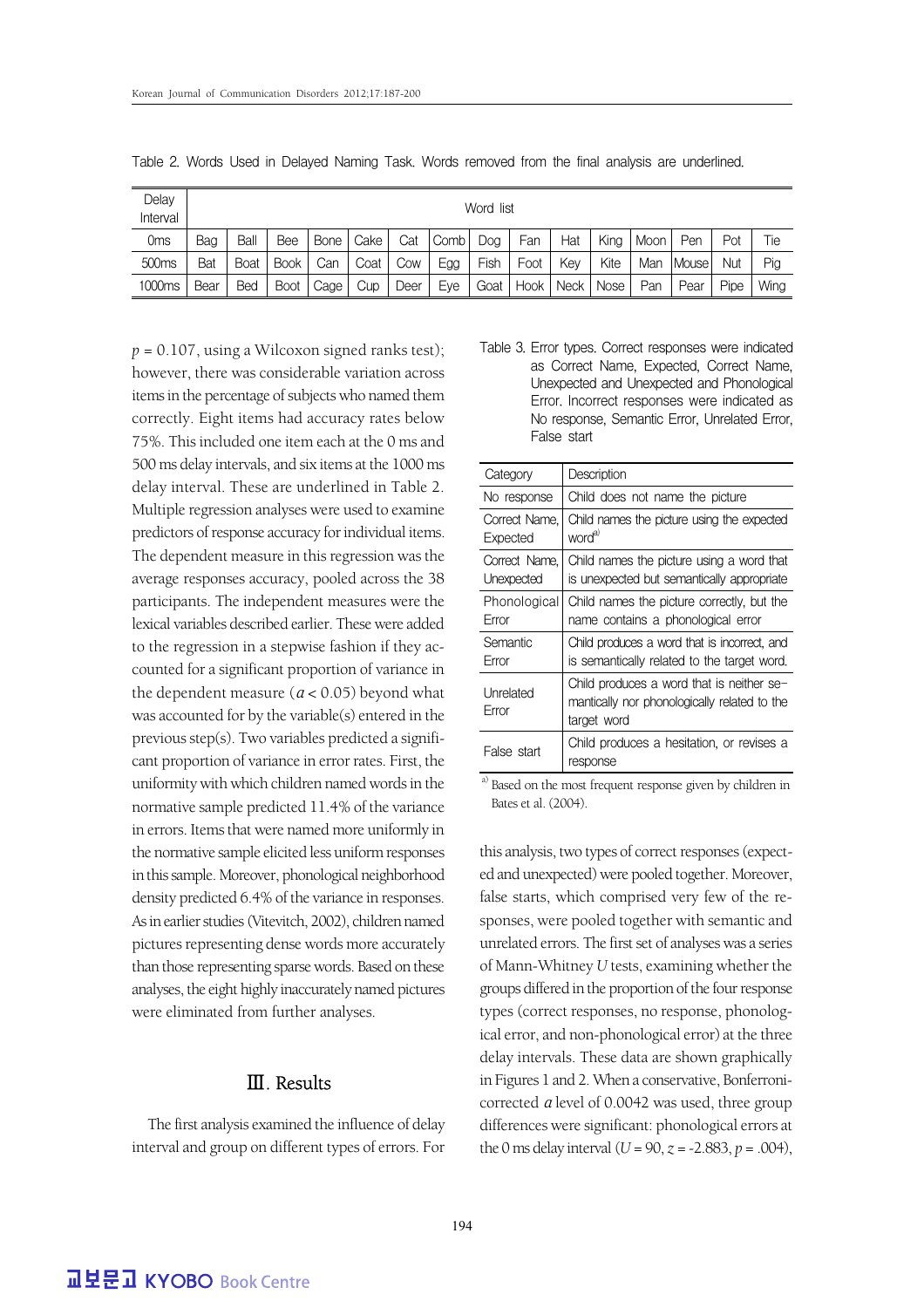phonological errors at the 500 ms delay interval (*U* = 77.5, Wilcoxon, *z* = -3.486, *p* < .001), and noresponses at the 1,000 ms delay interval  $(U = 86, z =$  $-2.974$ ,  $p = .003$ ). Two other error types achieved significance when the non-Bonferroni-corrected a level of 0.05 was applied. These were correct responses at the 1000 ms delay interval  $(U = 105.5$ ,  $z = -2.215$ ,  $p = .027$ ) and phonological errors at the 1000 ms delay interval (*U* = 114.5, *z* = -2.060, *p* = .039). Children with PD produced a higher proportion of phonological errors at all three delay intervals, as well as a larger proportion of nonresponses at the 1000 ms delay interval, than children with TD. Children with TD produced more correct responses than children with PD at the 1,000 ms delay interval.



Figure 1. Proportion of error types for children with TD (top) and PD (bottom) at the 0 ms, 500 ms, and 1,000 ms delay intervals.

Recall that the two groups differed not only in speech-production accuracy, but also in estimates of vocabulary size, PPVT-Ⅲand EVT scores. A second set of analyses examined whether variance in vocabulary- size measures predicted group differences in error rates beyond what was predicted by

measures of speech-production accuracy. Partial correlations among measures of naming accuracy and selected standardized and nonstandardized measures are presented in Table 4. Included in this table are correlations between the error proportions and children's production accuracy on the GFTA-2 for the subset of sounds comprising the words in each of the delay intervals. Recall from Table 2 that these were not equivalent across the three delay intervals. By measuring this variable, we were able to assess whether errors (both phonological errors and other types of errors) were simply the consequence of children's difficulty producing these sounds.

Five hierarchical multiple regressions examined predictors of the five error types that were found to differ between groups. In these regressions, age was forced as the first variable. In the second block, production accuracy for the sounds comprising the words was entered. In the third block, the following variables were entered if they accounted for a significant proportion of variance in the dependent measure ( $a < 0.05$ ) beyond that accounted for by the variable(s) entered in the previous step(s): EVT standard score, natural log-transformed EVT raw scores, PPVT-III standard score, and log-transformed PPVT-Ⅲ raw score. In all of these regressions, production accuracy for the phonemes comprising the words predicted a significant proportion of variance in error proportions, beyond what was accounted for by age, as the correlations in Table 4 would suggest. However, in none of the regressions did measures of vocabulary size predict any additional variance in these proportions. This included the regressions examining rates of phonological errors, as well as correct. Despite the many significant correlations in Table 4, only production accuracy of phonemes comprising the nonwords predicted error rates. That is, the group differences in error rates appeared to be wholly attributable to children's difficulty producing the phonemes in the pictures' names.

**교보문고 KYOBO Book Centre**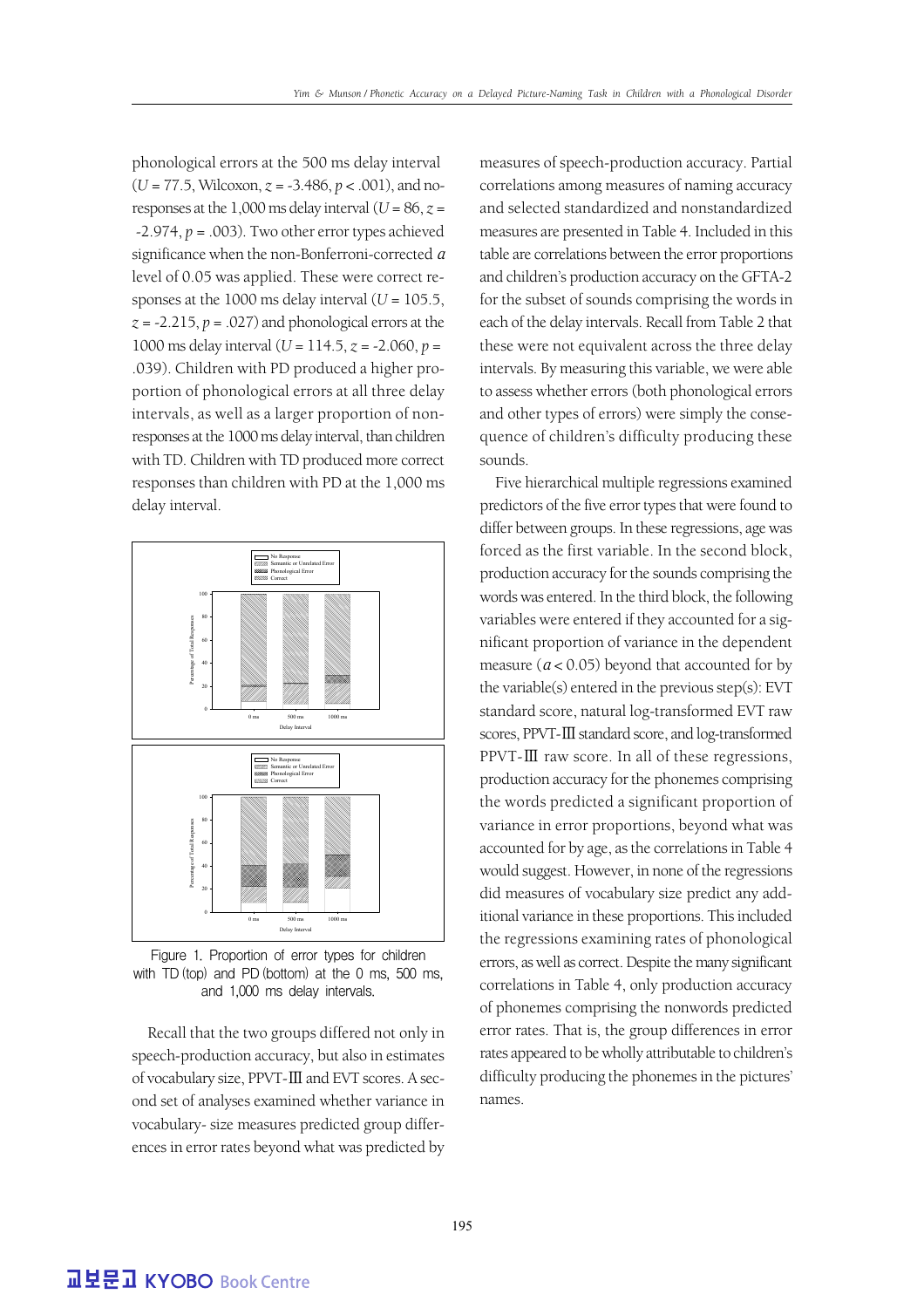Table 4. Partial correlations between standardized and nonstandardized test scores and selected measures of naming accuracy, controlling for chronological age.

|                                                              | 1       | $\overline{2}$ | $\overline{\mathbf{3}}$                                                                      | $\overline{4}$ | 5       |
|--------------------------------------------------------------|---------|----------------|----------------------------------------------------------------------------------------------|----------------|---------|
| Discrimination $PC^{a)}$ -0.31 -0.30 -0.11 0.34 <sup>*</sup> |         |                |                                                                                              |                | $-0.28$ |
| DDK Rate <sup>b)</sup>                                       |         |                | $-0.45$ $-0.45$ $-0.36$ (*) $0.52$ $*$                                                       |                | $-0.02$ |
| Nonlinguistic RTC                                            | 0.29    | 0.24           | $0.36(*)$ -0.15 -0.33( <sup>*</sup> )                                                        |                |         |
| GFTA-2 PPC <sup>d)</sup> :<br>Full set                       |         |                | $-0.64$ <sup>**</sup> $-0.75$ <sup>**</sup> $-0.62$ <sup>**</sup> 0.75 <sup>**</sup> $-0.18$ |                |         |
| GFTA-2 PPC <sup>e)</sup> :<br>Subset                         |         |                | $-0.75$ ** $-0.86$ ** $-0.67$ ** $0.77$ ** $-0.50$ **                                        |                |         |
| $GFTA-2$ $PRe$                                               |         |                | $-0.45$ $-0.49$ $-0.37$ (*) $0.55$ $-0.47$                                                   |                |         |
| PPVT-III SS <sup>t)</sup>                                    |         |                | $-0.40^*$ $-0.52^{**}$ $-0.26$ $0.59^{**}$                                                   |                | $-0.30$ |
| PPVT-III RS <sup>g)</sup>                                    |         |                | $-0.52$ " $-0.65$ " $-0.32$ (') $0.65$ "                                                     |                | $-0.29$ |
| $EVT$ $SS^{\text{f}}$                                        |         |                | $-0.14$ $-0.34$ (*) $-0.15$ $0.53$ <sup>**</sup>                                             |                | $-0.30$ |
| $EVT$ $RSgl$                                                 |         |                | $-0.17$ $-0.36(')$ $-0.15$ $0.53''$                                                          |                | $-0.09$ |
| $K$ -BIT $SS^{\dagger}$                                      | $-0.12$ | 0.01           | 0.02                                                                                         | $-0.01$        |         |

<sup>1</sup> Proportion of phonological errors, 0 ms delay interval,

 $2$  Propoportion of phonological errors, 500 ms delay interval,

 $3$  Proportion of phonological errors, 1,000 ms delay interval,

<sup>4</sup> Proportion of correct responses, 1000 ms delay interval,

<sup>5</sup> Proportion of no responses, 1000 ms delay interval,  $\alpha^{(a)}$  percent correct,  $\alpha^{(b)}$  syllables per second,  $\alpha^{(c)}$  response time,

 $\sigma^{d)}$  percent phonemes correctly produced,  $\epsilon^{e}$  percentile rank,

f) standard scores, <sup>g)</sup> raw score, natural-log transformed

 $0.01 < p \le 0.05$ , ( $\degree$ )  $0.05 < p \le 0.10$ 

#### Ⅳ. Discussion

This study examined whether children with phonological disorder (PD) have deficits in lexical access relative to their peers with typical phonological development (TD), by examining the accuracy with which pictures were named following different delay intervals. Overall, children with PD performed poorly than TD children on all three different delay intervals. Among the error types, phonological errors were significantly higher in children with PD in all three conditions. However, the magnitude of this effect was similar for both groups of children. Together, these findings provide no support for the hypothesis that children with PD differ from their peers in the speed of lexical access. Such a conclusion would only have been warranted if we had found disproportionately larger group differences in the

0 ms delay interval than in the longer-delay intervals. Additionally, our study examined the error rate as to define the underlying difference between groups. However, for the future study, not only offline results but also online results such as measuring response time for each interval as children respond might explain more about the reason behind this population.

Perhaps the most important finding in this investigation concerns the association between speech- production accuracy and performance on the delayed-naming task. Error rate were significantly correlated with many variables. However, regression analyses showed no significant relationship with naming accuracy when phonemeproduction accuracy was controlled statistically. These results suggest that children with PD do not differ on the ability to access lexical items from typically developing children.

What, then, is the core processing deficit that underlies this disorder? As mentioned above, children with PD were approached from three dimensions; lexical access and post-lexical access, phonological encoding, and the ability to learn perceptual representations for novel words in the bigger study. A companion paper, Munson et al. (in preparation) examined phonological encoding during picture naming in a cohort of children with PD (comprising most of the same participants from this investigation) using a different experimental paradigm, cross-modal priming. In that paper, we found no evidence that children with PD have less-efficient phonological encoding processes than their peers with TD. Indeed, we found no association between measures of phonological encoding and measures of speechproduction accuracy. However, the last companion paper which examined the ability to learn perceptual representations for novel words (Munson et al., 2011) found that children with PD have deficits in building perceptual representations for novel words in a long-term repetition priming paradigm. That is, the core processing deficit in the cohort of children with PD examined in this set of experiments appears to be perceptual. Thus, PD may arise from an inability to build robust perceptual representations for novel sounds. This, in turn, leads children to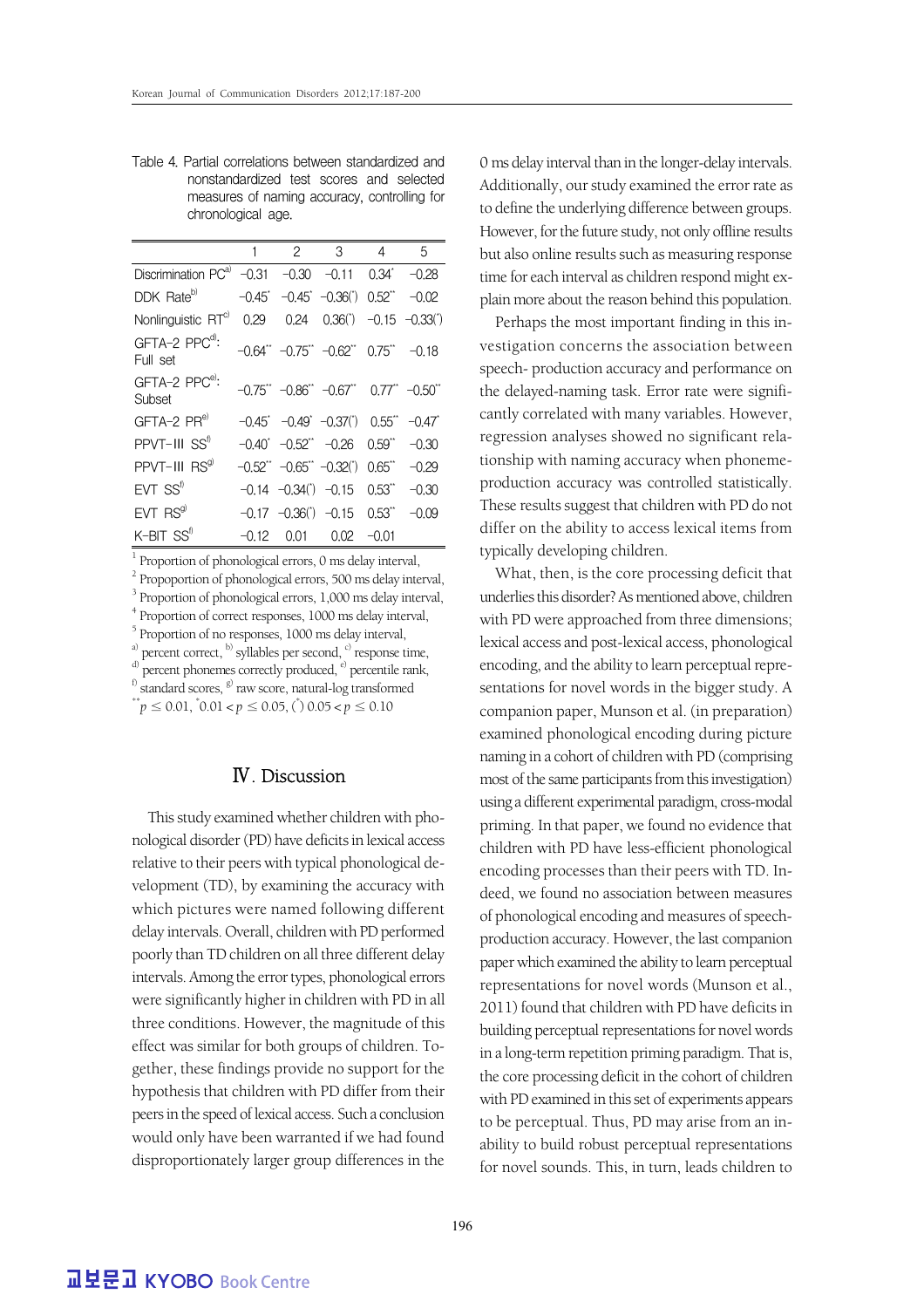'default' to producing errors. The relationship between perceptual deficits and the precise types of errors remains to be elaborated. It is likely that these errors reflect a combination of articulatory ease, perceptual salience, and frequency in the ambient language. Moreover, though these experiments examined only perceptual abilities, it is possible that the perceptual problems relate not only to the auditory domain, but to tactile, kinesthetic, and somathetic feedback as well, and to children's learning of the mapping between articulatory events and their acoustic consequences. This argument is consistent with our earlier work on this topic using a different set of methods to assess different types of phonological knowledge (Beckman, Munson & Edwards, 2007; Munson, Edwards & Beckman, 2005b). Such a conjecture might also explain that association between speech-production accuracy and naming errors in the current paper, if we were to presume that naming errors are also the consequence, in part, of representational weaknesses.

Crucially, however, this program of research has found no evidence that PD is associated with deficits in on-line language formulation processes. In this way, then, PD stands apart from other speech and language deficits, such as word-finding deficits and developmental dysfluency. There is strong evidence that these disorders are associated with deficits in real-time formulation processes. These findings support the use of intervention regimens for PD that emphasize the development of perceptual abilities, and provide children with increased exposure to the sensory characteristics of sounds. We close by emphasizing, however, that children with PD may be heterogeneous with respect to underlying causes. Group studies like the one presented in this paper must be supplemented with rigorous individual case profiles to determine whether peripheral sensory deficits are indeed the sole cause of speech-sound disorders of an unknown origin.

We generously thank the children who participated, and their caregivers. We also thank the many clinics and schools that assisted in participant recruitment. We thank Molly Babel, Miriam Krause, and Jessica Sanders for assistance with data collection and analysis. We are particularly grateful to Adriane Baylis for her help with this manuscript and the broader project. We thank audiences at the University of Iowa, University of California at Berkeley, and the Tenth Conference on Laboratory Phonology for useful feedback on this research as it was in progress. Sarah Brincks is now affiliated with the Department of Speech Pathology and Audiology at the University of Iowa, Iowa City, IA. Adriane Baylis is now affiliated with the Children's Hospital of Wisconsin, Milwaukee, WI.

#### **REFERENCES**

- Balota, D., & Chumbly, J. (1985). The locus of word-frequency effects in the pronunciation task: Lexical access and/or production? *Journal of Memory and Language, 24*, 89-106.
- Barlow, J., & Gierut, J. (1999) Optimality theory in phonological acquisition. *Journal of Speech, Language, and Hearing Research, 42*, 1482-1498.
- Bates, E., D'Amico, S., Jacobsen, T., Székely, A., Andonova, E., Devescovi, A., Herron, D., Lu, C.C., Pechmann, T., Pléh, T., Wicha, N., Federmeier, K., Gerdjikova, I., Gutierrez, G., Hung, D., Hsu, J., Iyer, G., Kohnert, K., Behotcheva, T., Orozco-Figueroa, A., Tzeng, A., & Tzeng, O. (2004). Timed picture naming in four languages. *Psychonomic Bulletin and Review, 10,* 344-380.
- Baylis, A., Munson, B., & Moller, K. (2008). Factors affecting articulation skills in children with velocardiofacial syndrome and children with cleft palate or velopharungeal dysfunction: A preliminary report. *Cleft Palate-Craniofacial Journal, 45*, 193-207.
- Beckman, M. E., & Edwards, J. (2000). The ontogeny of phonological categories and the primacy of lexical learning in linguistic development. *Child Development, 71*, 240-249.
- Beckman, M.E., Munson, B., & Edwards, J. (2007). The influence of vocabulary growth on developmental changes in types of phonological knowledge. In J. Cole & J. Hualde (Eds.), *Papers in Laboratory Phonology IX: Change in Phonology.* New York, NY: Mouton de Gruyter.
- Bell, A., Jurafsky, D., Fosler-Lussier, E., Girand, C., Gregory, M., & Gildea, D. (2003). Effects of disfluencies, predictability, and utterance position on word form variation in English conversation. *Journal of the Acoustical Society of America, 113*, 1001-1024.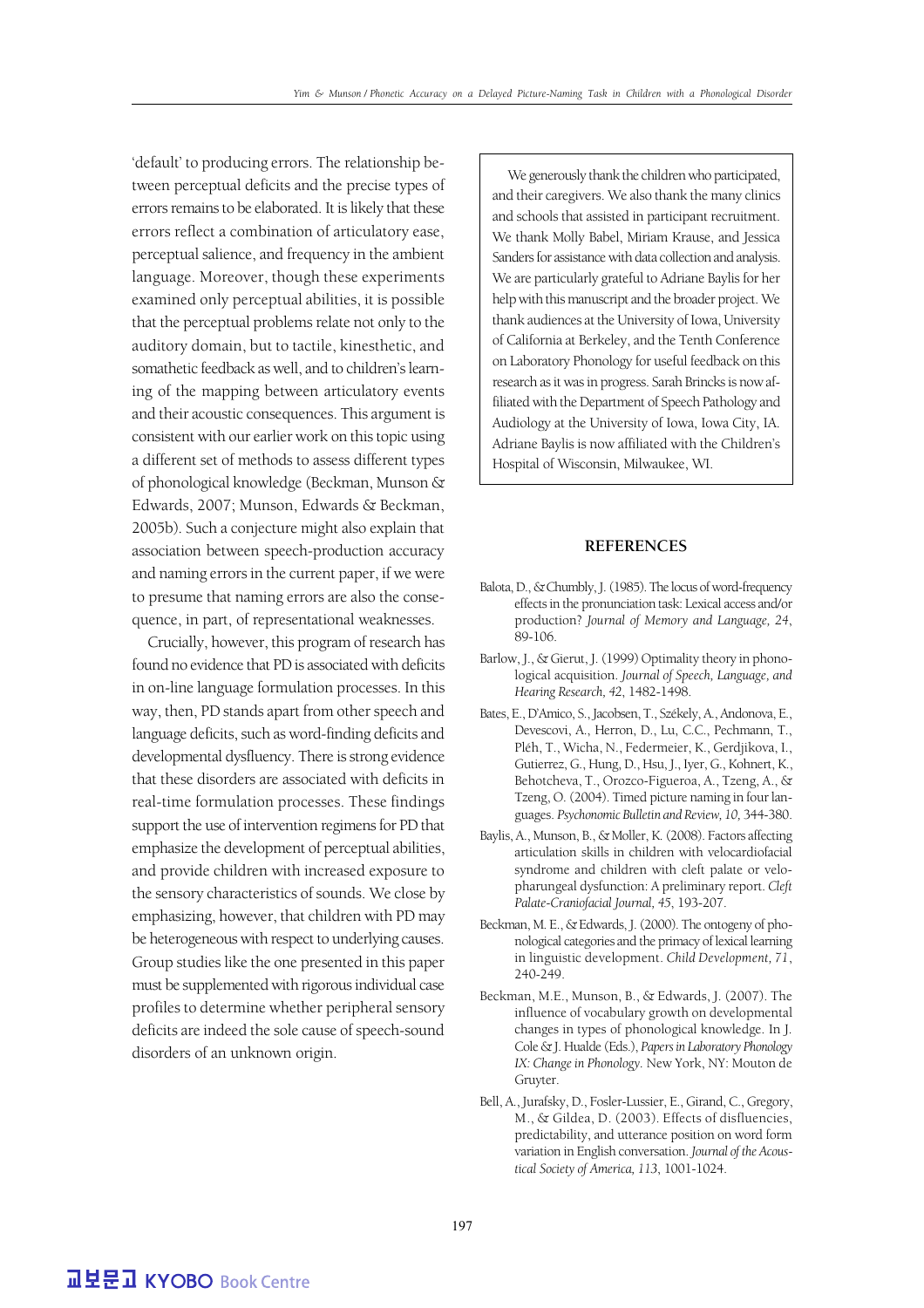- Bradford, A., & Dodd, B. (1994). The motor planning abilities of phonologically disordered children. *European Journal of Disorders of Communication, 29*, 349-369.
- Brown, R., & McNeill, D. (1966). The 'tip of the tongue' phenomenon. *Journal of Verbal Learning and Verbal Behavior, 5*, 325-337.
- Coutoure, A.E., & McCauley, R.J. (2000). Phonological working memory in children with phonological impairment. *Clinical Linguistics and Phonetics, 14*, 499-517.
- Dunn, L., & Dunn, L. (1997). *Peabody Picture Vocabulary Test-* Ⅲ. Circle Pines, MN: American Guidance Services.
- Edwards, J. (1992). Compensatory speech motor abilities in normal and phonologically disordered children. *Journal of Phonetics, 20*, 189-207.
- Edwards, J., Beckman, M.E., & Munson, B. (2004). The interaction between vocabulary size and phonotactic probability effects on children's production accuracy and fluency in nonword repetition. *Journal of Speech, Language, and Hearing Research, 47*, 421-436.
- Edwards, J., Fox, R. A., & Rogers, C. (2002). Final consonant discrimination in children: Effects of phonological disorder, vocabulary size, and phonetic inventory size. *Journal of Speech, Language, and Hearing Research, 45*, 231-242.
- Fox Tree, J., & Clark, H. (1997). Pronouncing "the" as "thee" to signal problems in speaking. *Cognition, 62*, 151-167.
- Goldman, R., & Fristoe, M. (2000). *The Goldman-Fristoe Test of Articulation-2.* Circle Pines, MN: AGS.
- Jurafsky, D., Bell, A., & Girand, C. (2002). The role of the lemma in form variation. In C. Gussenhoven & N. Warner (Eds.), *Papers in Laboratory Phonology 7* (pp. 3-34). New York, NY: Mouton de Gruyter.
- Kahn, L., & Lewis, N. (2002). *Kahn-Lewis Phonological Analysis-2*. Circle Pines, MN: American Guidance Services.
- Kaufmann, A., & Kaufmann, N. (1991). *The Kaufman Brief Intelligence Test*. Circle Pines, MN: AGS.
- Kucera, H., & Francis, W. (1967). *Computational Analysis of Present-Day American English.* Providence, RI: Brown University Press.
- Lahey, M., & Edwards, J. (1996). Why do children with specific language impairment name pictures more slowly than their peers? *Journal of Speech and Hearing Research, 39*, 1081-1098.
- Lahey, M., & Edwards, J. (1999). Naming errors of children with specific language impairment. *Journal of Speech, Language, and Hearing Research, 42*, 195-205.
- Levelt, W.J.M. (1989). *Speaking: From Intention to Articulation*. Cambridge, MA: MIT Press.
- Levelt, W.J.M., Roelofs, A., & Meyer, A. (1999). A theory of lexical access in speech production. *Behavioral and Brain Sciences, 22*, 1-75.
- Linassi, L.Z., Keske-Soares, M., & Mota, H.B. (2005). Working memory abilities and the severity of phonological disorders. *Pró-Fono Revista de Atualização Cientifica, 17*, 383-392.
- Munson, B. (2007). Lexical access, lexical representation,

and vowel articulation. In J.S Cole & J.I. Hualde (Eds.), *Papers in Laboratory Phonology 9.* New York, NY: Mouton de Gruyter.

- Munson, B., Baylis, A, Krause, M., & Yim, D. (2011). Representation and Access in Phonological Impairment. In C. Fougeron, B. Kühnert, M. D'Imperio, & N. Vallée (Eds.), *Laboratory Phonology 10* (pp. 381-404). Berlin: Mouton de Gruyter.
- Munson, B., Edwards, J., & Beckman, M.E. (2005a). Relationships between nonword repetition accuracy and other measures of linguistic development in children with phonological disorders. *Journal of Speech, Language, and Hearing Research, 48*, 61-78.
- Munson, B., Edwards, J., & Beckman, M.E. (2005b). Phonological knowledge in typical and atypical speechsound development. *Topics in Language Disorders, 25*, 190-206.
- Ohde, R. H., & Sharf, D. J. (1988). Perceptual categorization and consistency of synthesized /r-w/ continua by adults, normal children, and /r/-misarticulating children. *Journal of Speech and Hearing Research, 31*, 556-568.
- Pierrehumbert, J. B. (2003). Phonetic diversity, statistical learning, and acquisition of phonology. *Language and Speech, 46*, 115-156.
- Pisoni, D., Nusbaum, H., Luce, P., & Slowiaczek, L. (1985). Speech perception, word recognition, and the structure of the lexicon. *Speech Communication, 4*, 75-95.
- Rvachew, S., & Jamieson, D. G. (1989). Perception of voiceless fricatives by children with a functional articulation disorder. *Journal of Speech and Hearing Disorders, 54*, 193-208.
- Schriefers, H., Meyer, A., & Levlet, W. (1990). Exploring the time course of lexical access in language production: Picture-word interference studies. *Journal of Memory and Language, 29*, 86-102.
- Shriberg, E. (1995). Acoustic properties of disfluent repetitions. *Proceedings of the International Congress of Phonetic Sciences*. Stockholm, Sweden.
- Shriberg, L.D., Tomblin, J.B., & McSweeny, J.L. (1999). Prevalence of speech delay in 6-year-old children and comorbidity with language impairment. *Journal of Speech, Language, and Hearing Research, 42*, 1461-1481.
- Storkel, H. (2001). Learning new words: Phonotactic probability in language development. *Journal of Speech, Language, and Hearing Research, 44*, 1321-1338.
- Storkel, H. (2002). Restructuring of similarity neighborhoods in the developing mental lexicon. *Journal of Child Language, 29*, 251-274.
- Storkel, H. (2004). The emerging lexicon in children with phonological delays: Phonotactic constraints and probability in acquisition. *Journal of Speech, Language, and Hearing Research, 47*, 1194-1212.
- Towne, R.L. (1994). Effects of mandibular stabilization on the diadochokinetic performance of children with phonological disorder. *Journal of Phonetics, 22*, 317-332.
- Vitevitch, M. (2002). The influence of phonological similarity

## **교보문고 KYOBO Book Centre**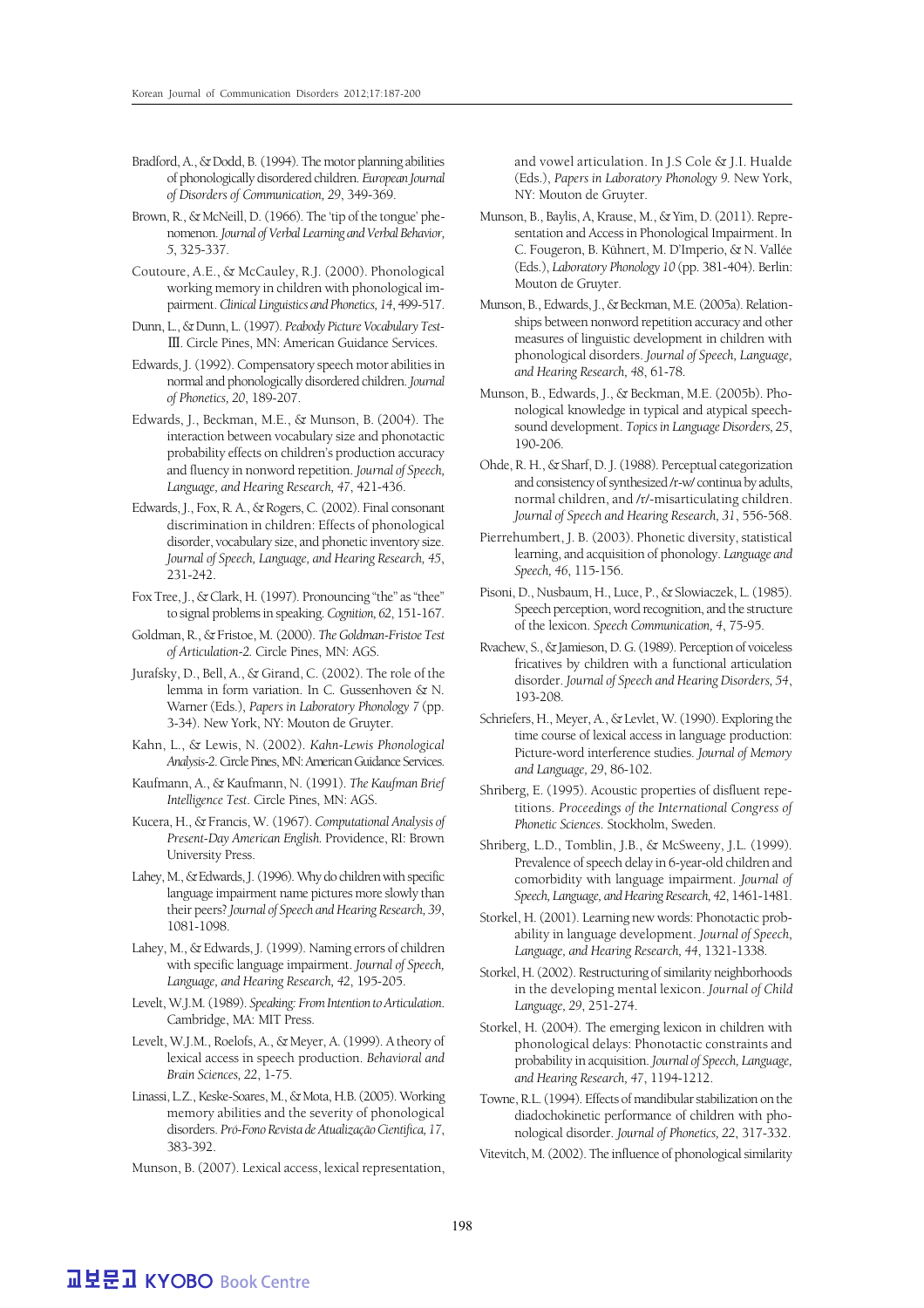neighborhoods on speech production. *Journal of Experimental Psychology: Learning, Memory, and Cognition, 28*, 735-748.

- Walley, A. (1993). The role of vocabulary development in children's spoken word recognition and segmentation ability. *Developmental Review, 13*, 286-350.
- Walley, A., Metsala, J., & Garlock, V. (2003). Spoken vocabulary growth: Its role in the development of phoneme awareness and early reading ability. *Reading and Writing, 16*, 5-20.
- Williams, K. (1997). *Expressive Vocabulary Test*. Circle Pines, MN: American Guidance Services.